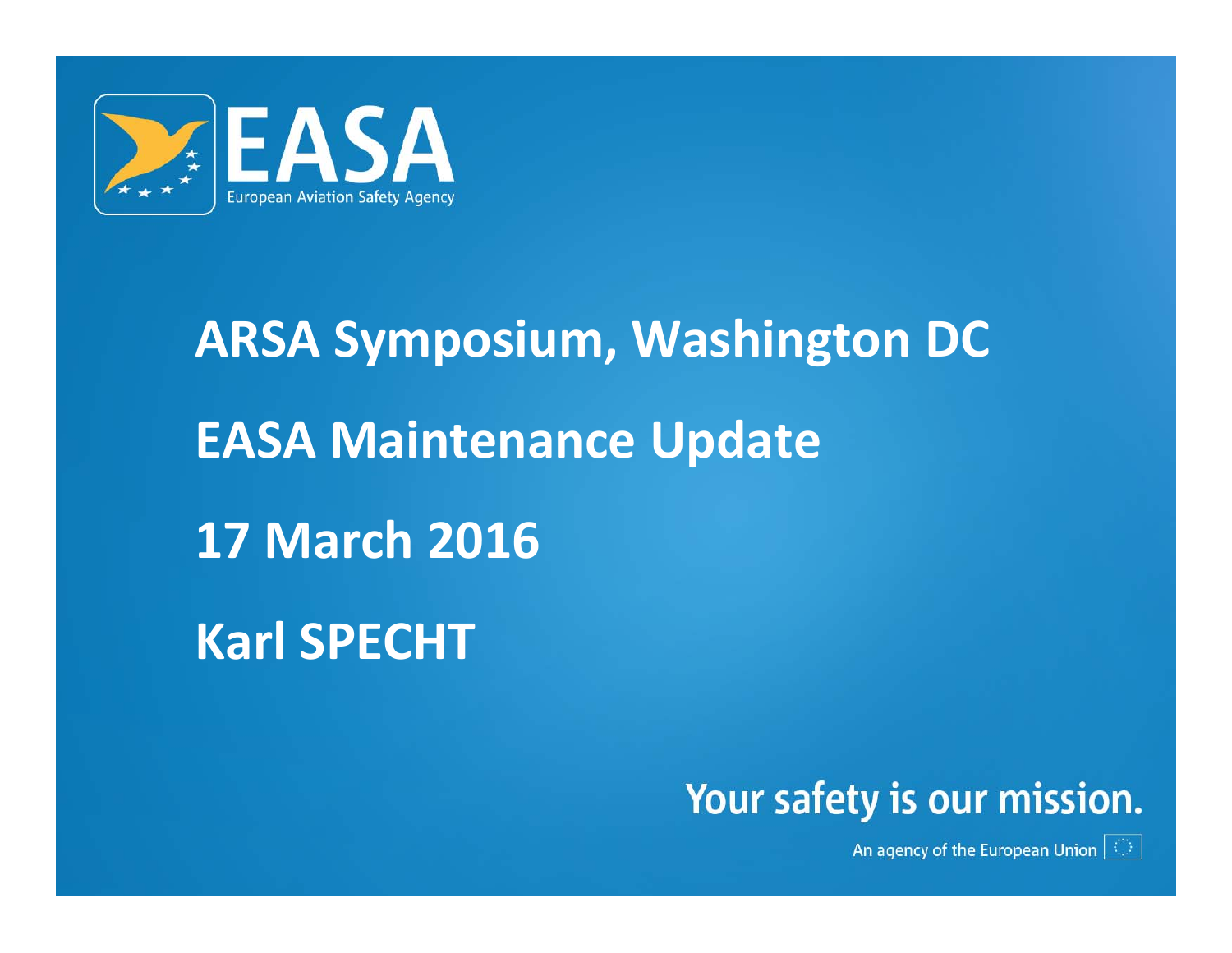

**REVIEW BOARD** 

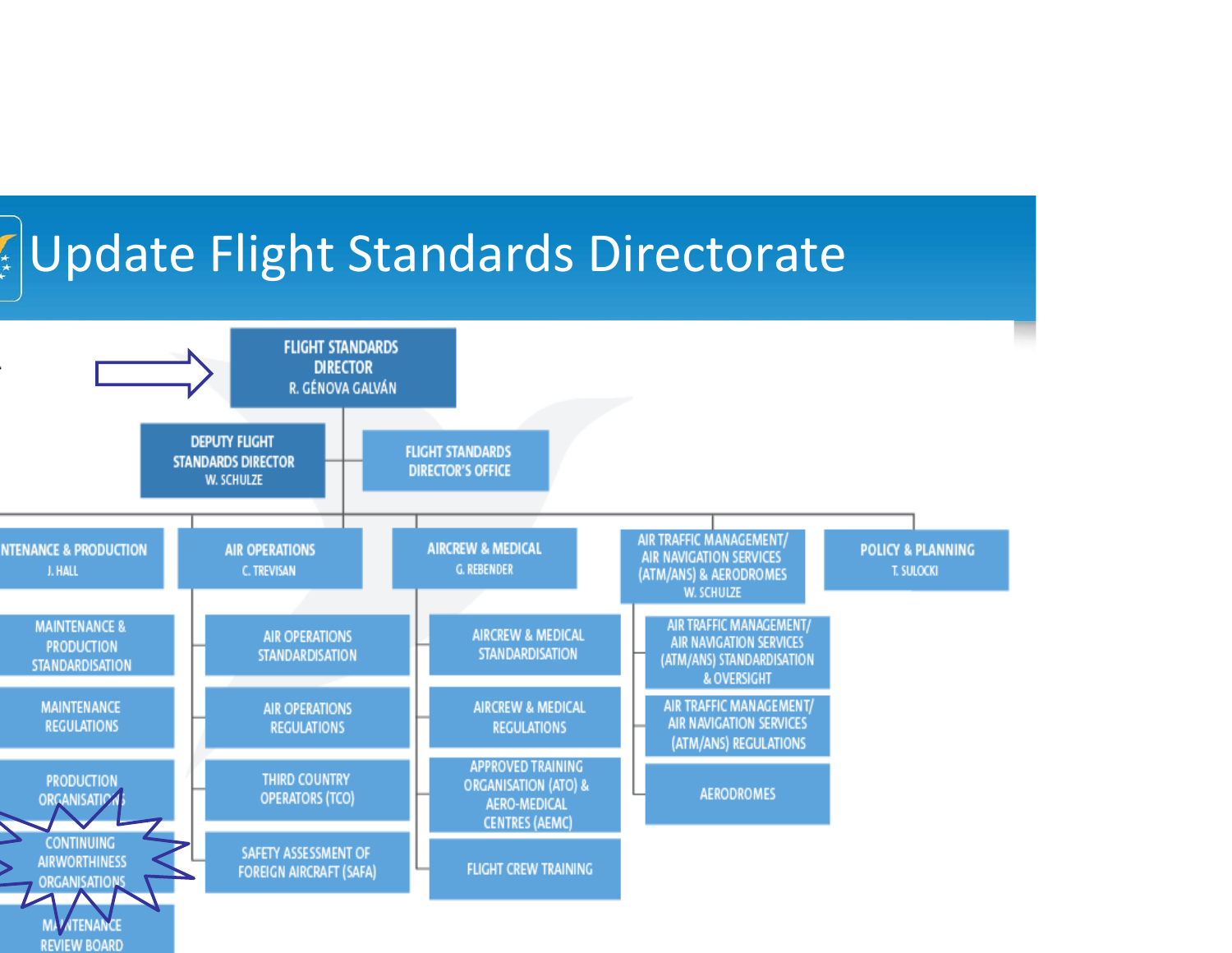

- New coordinator for the US approvals: Steinthor Steinthorsson replacing Colin Langley who had been holding that position since 2007.
- New Admin person for the US approvals: Unfortunately no permanent replacement for Hasna Agharas who held this position for more than 10 years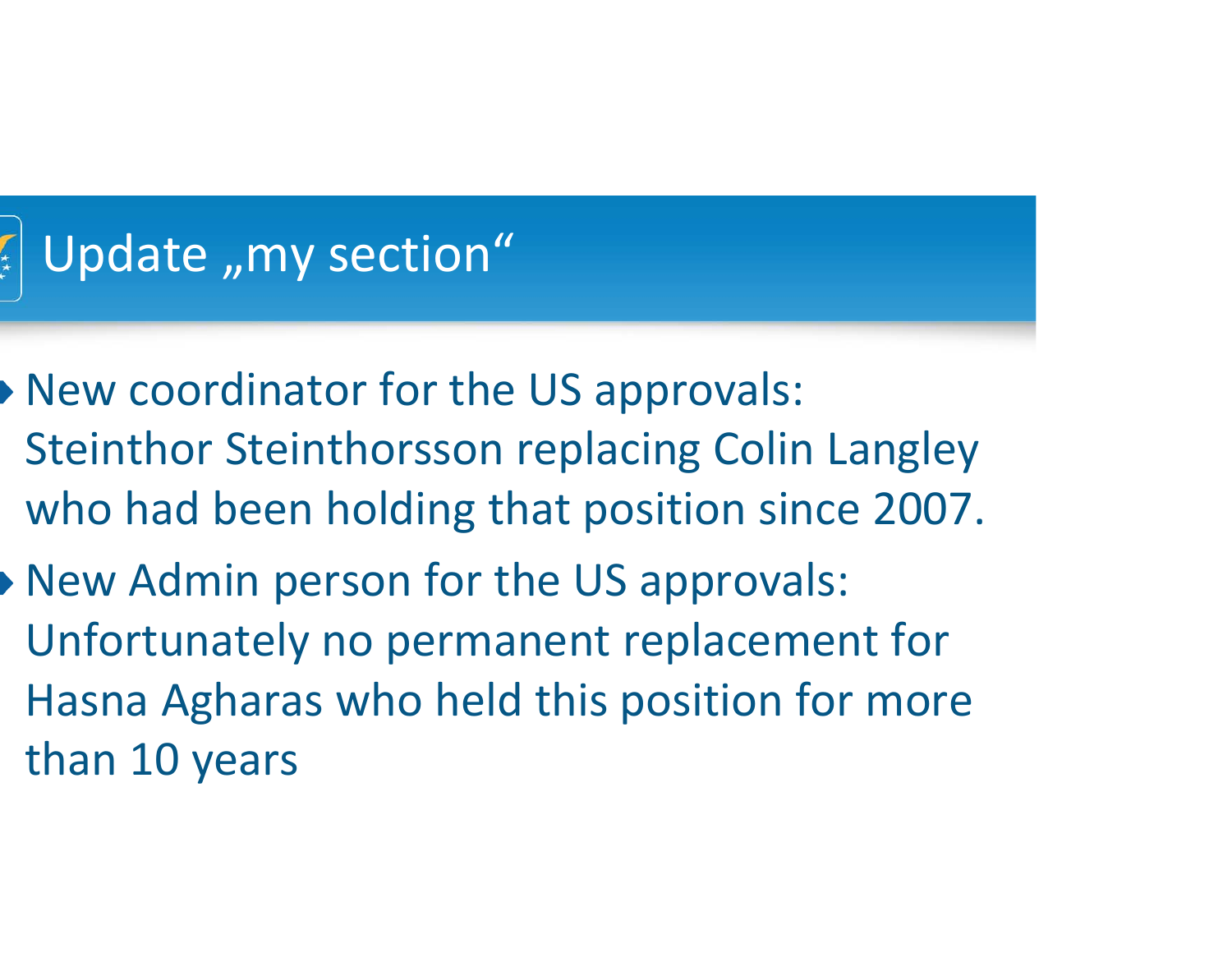

- JMCB Update
	- 1 JMCB meeting since last ARSA event
- **Implementation issues** 
	- Administrative and technical
- SIS "Common Findings"
	- Last years most frequent findings
- MAG Change 5 (and 6)
- Rulemaking update
- EASA International activity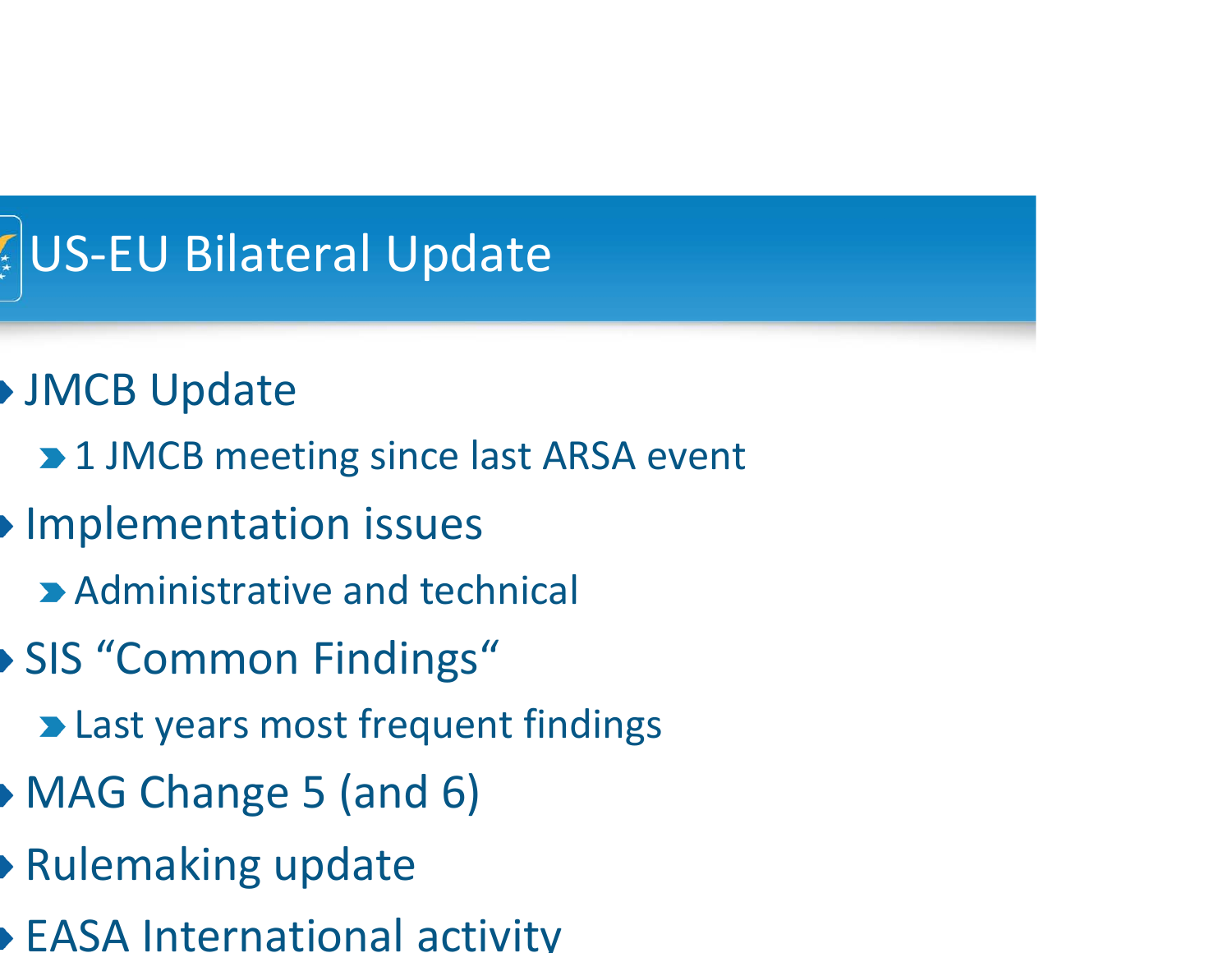

#### Meeting June 2015

- SIS findings US and EU
- Feedback from implementation workshops (Atlanta and Cologne)
- Adding Hungary to Annex 2 list of AAs
- MAG change 5 postponed
- OIG recommendations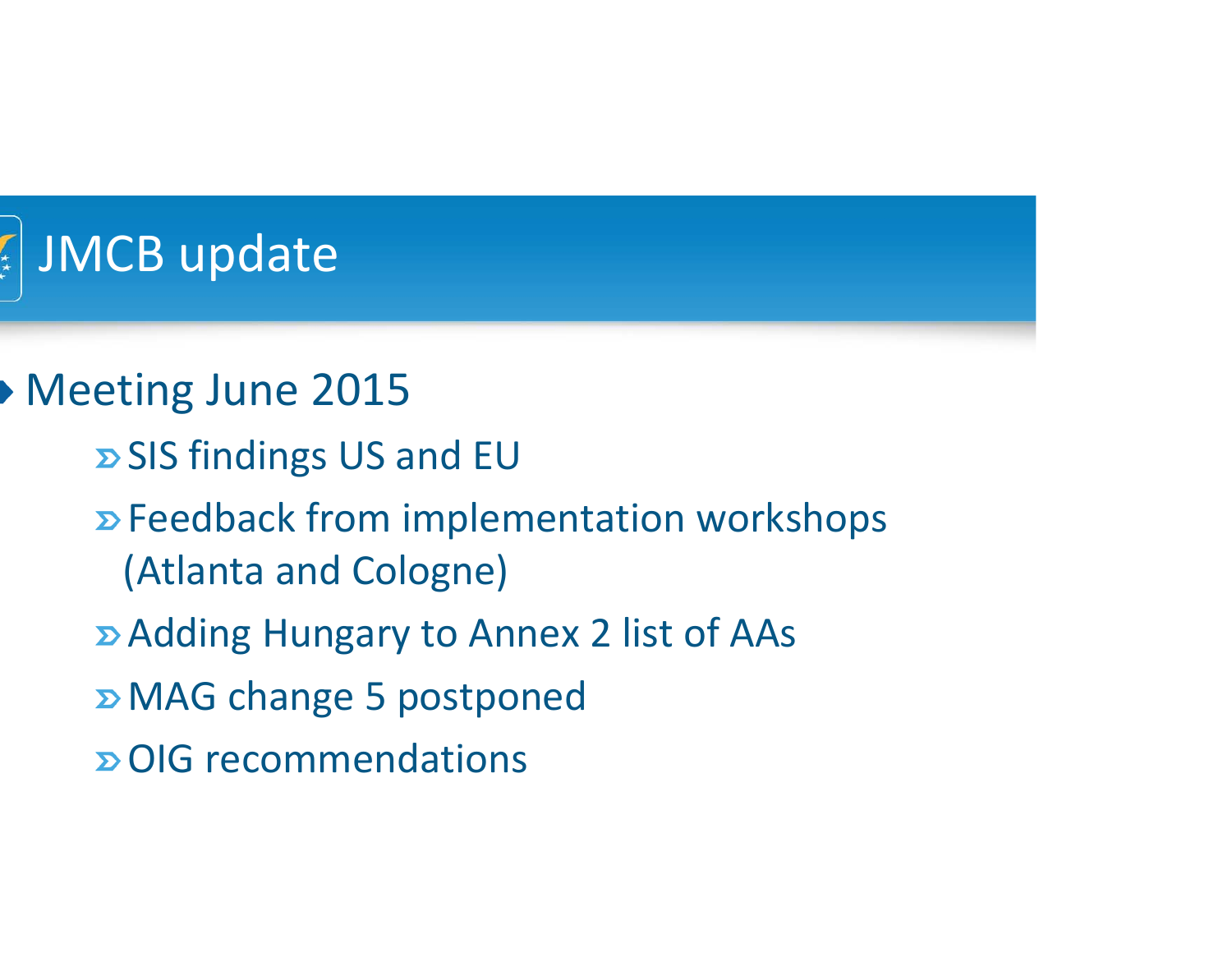# Implementation Issues

- Renewal‐Administrative(same as 2013, 2014 and 2015)
- 90 days still not followed (approx. 50% late submissions of Form 16)
	- Do not expect your certificate on time if you have not submitted your package on time
	- After the validity period of the certificate has expired, you can no longer exercise the privileges of your EASA approval
	- Please use email (not fax) All contact details are in the MAG
- Revocation due to non payment
	- The decision is final and cannot be reversed
	- If EASA approval is needed again follow initial application procedure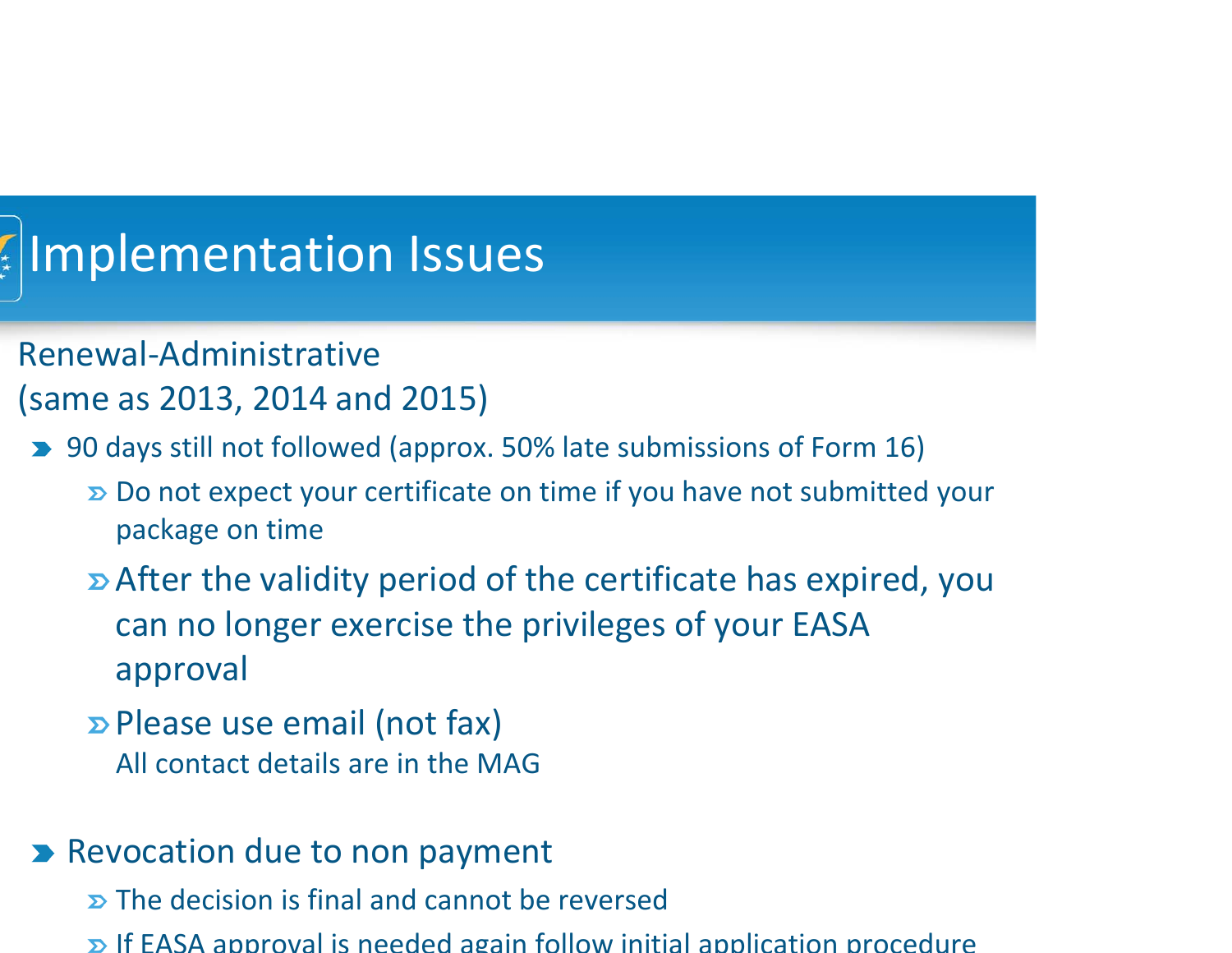

#### Renewal‐Technical

- Line Station approvals
	- $\mathbf{D}$  (D107 interpretation will be clarified with MAG Change 6)
- Non recommendations

#### **Example 1** Findings to be listed in the Form 9

- All major findings (EIR)
- All findings related to the EASA special conditions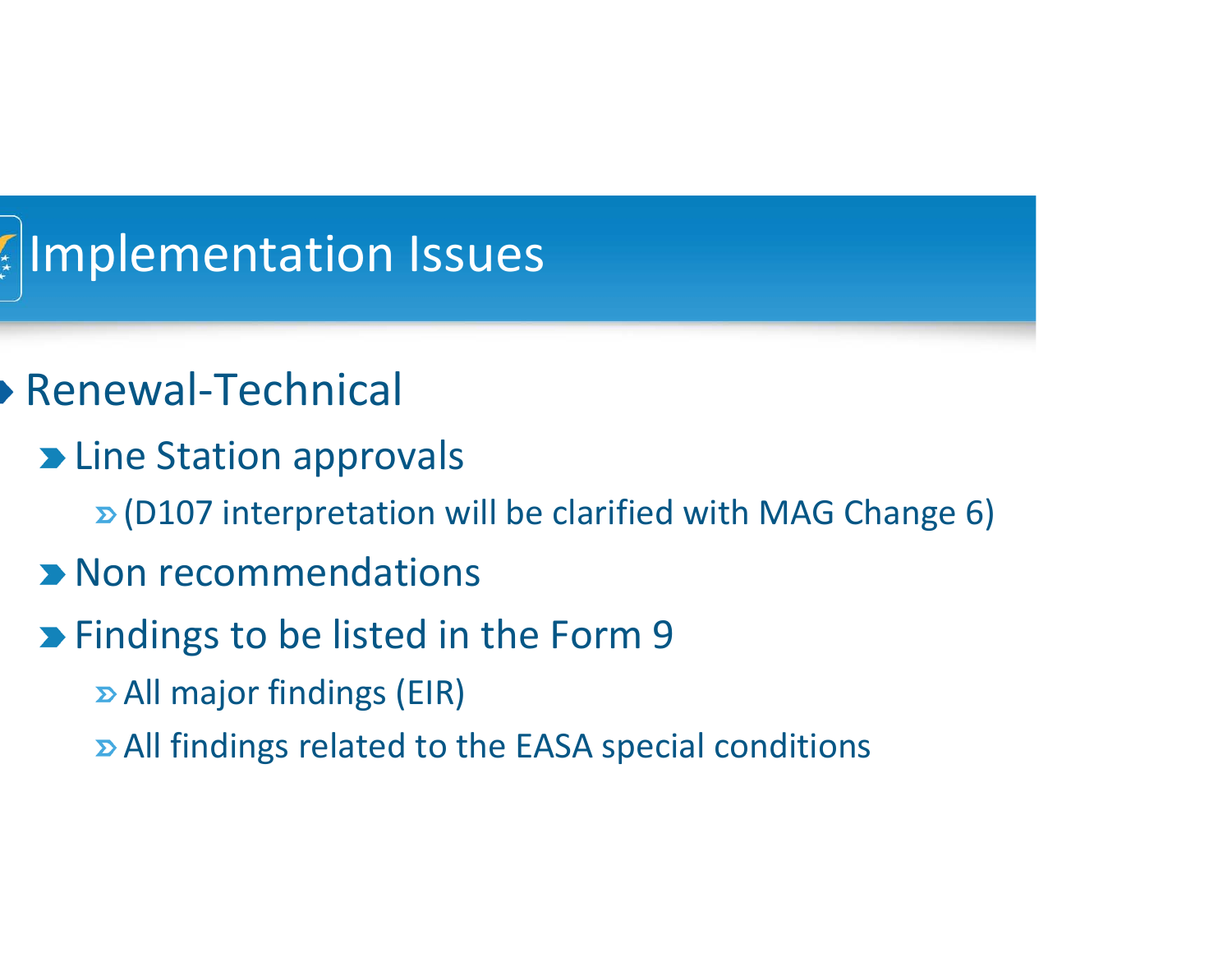# SIS Common findings

#### SIS 2013, SIS 2014, SIS 2015

- Quality System not in place/ not effective
	- $\triangleright$  No audit plan or existing plan not followed
	- No audit of the product lines
	- Audit function not independent (QC vs QA)
- **Approved data not available** 
	- $\triangleright$  No up to date CMMs
	- Production drawings used for the repair process with no instructions for disassembly, cleaning, troubleshooting
- What was different in 2015?

**The positive trend that we have seen in previous years was reversed.**

**In 2015, 20% of all visited organisations lost their EASA approval.**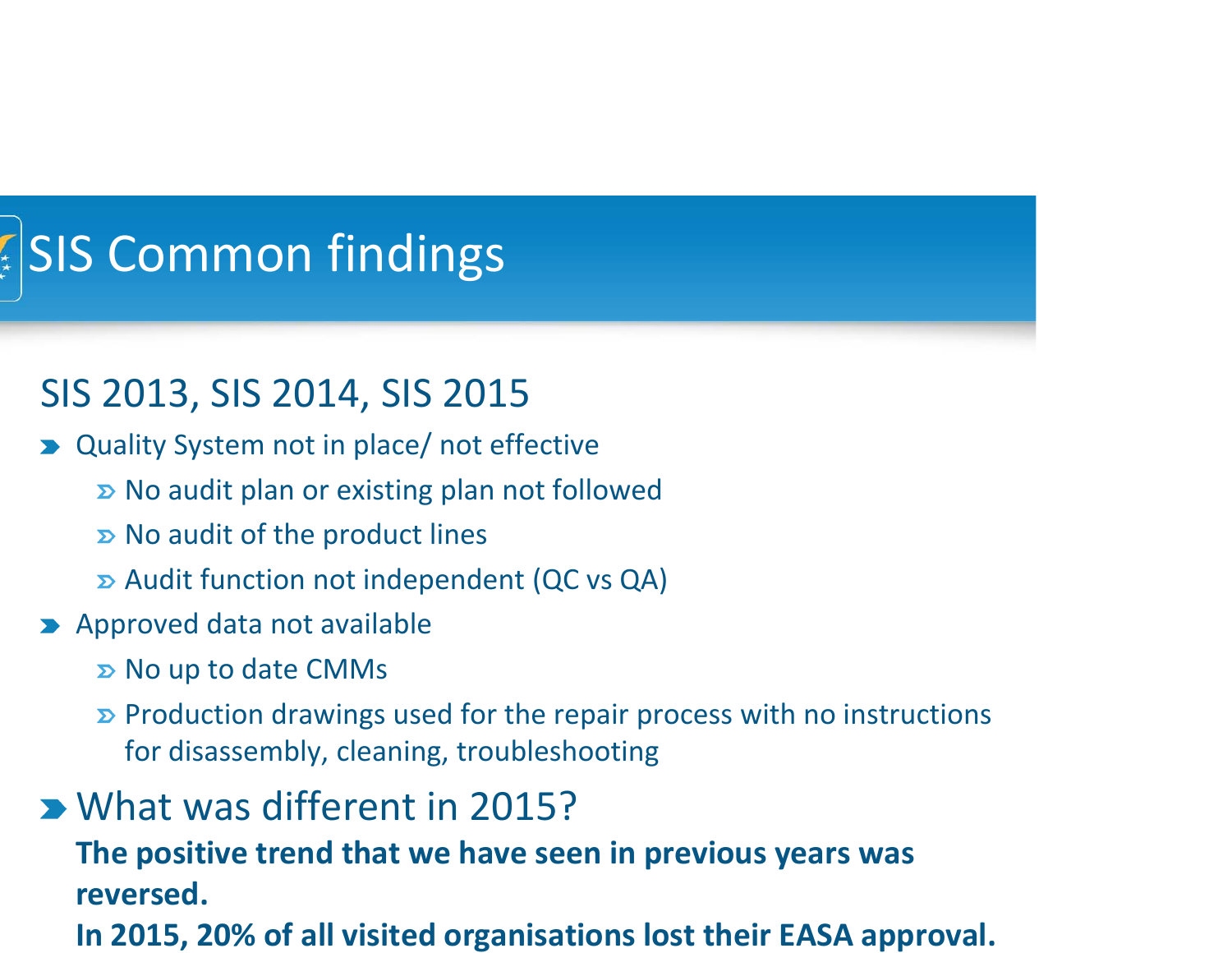# Upcoming Changes

- MAG Change 5
- released September 2015
- **Major changes:** 
	- Section A authority interaction
	- **D** Change process for organisations in the US and Europe
	- $\Sigma$  Simplification of renewal paperwork
	- Section B, Supplement Paragraph 10 clarified (8130‐3) (same changes to Section C, Supplement Paragraph 7)

### MAG Change 6

- OIG recommendations
- D Industry feedback on 8130-3 provisions (new /used parts)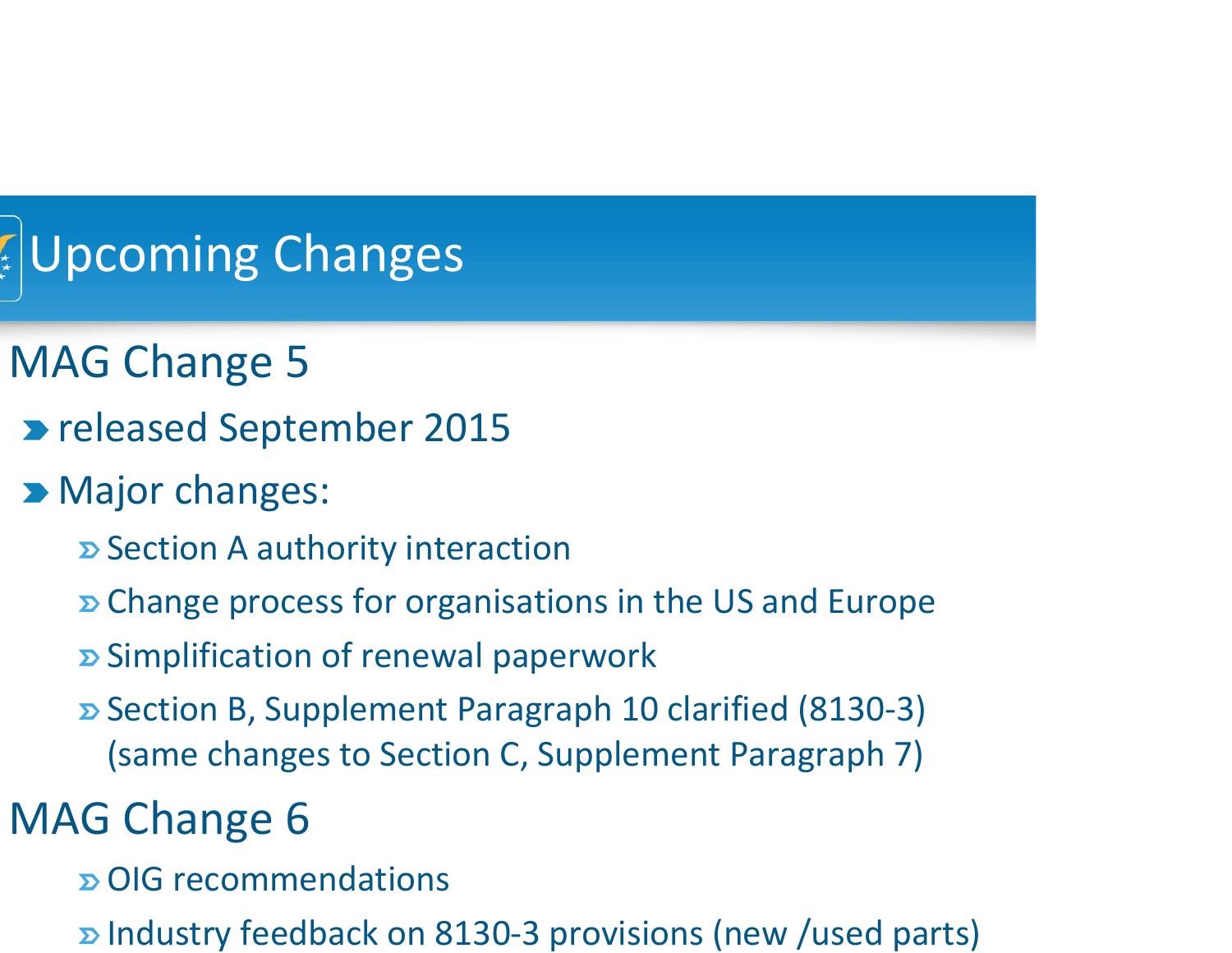# EASA regulatory outlook

- **SMS Introduction in Continuing Airworthiness Regulation**
- **NPA 2013‐01 published on 21 January 2013.**
	- Comment period finished 22 May 2013.
	- Covers Part‐M and Part‐145.
- **NPA 2013‐19 published on 10 October 2013.**
	- Covers Part‐147.

Major impact on EASA approval holders outside the Bilateral Agreements, i.e. US, Canada and Brazil and possible impact on US organisations through special conditions.

Several other rulemaking tasks have been postponed due to current workload in the GA taskforce.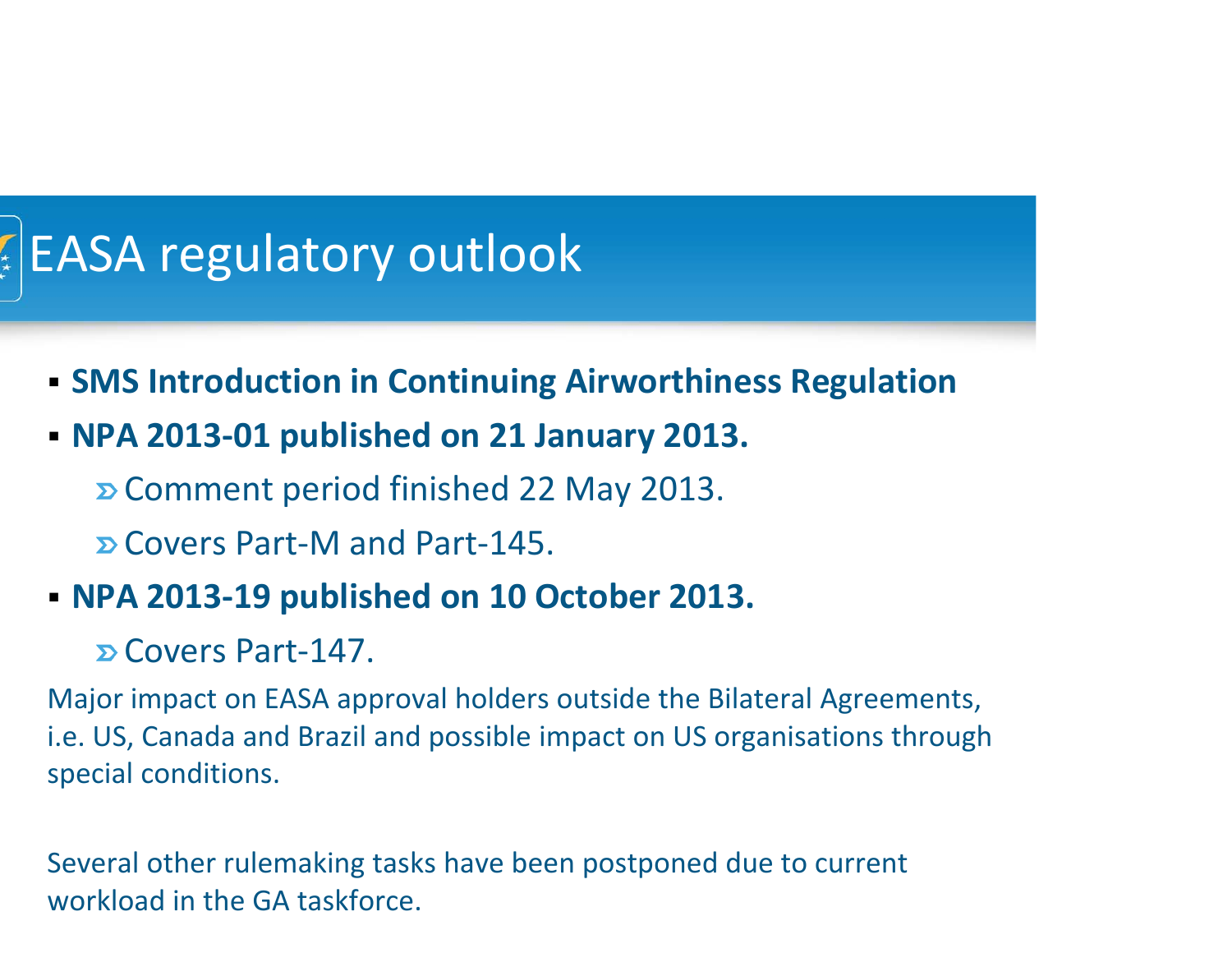## SMS in continuing airworthiness

- Phase 1 introduce SMS in Part M (CAMO) of 1321/2014, linking the operator SMS and continuing airworthiness management organisation.
	- Opinion expected April 2016
- Phase 2 EASA Part 145 and Section B (authority requirements) of 1321/2014. This phase will also consider Initial airworthiness organisation approvals such as POA and DOA Opinion expected 2018
- **Principle of implementation:** scalable, pragmatic implementation of SMS as an evolution not a revolution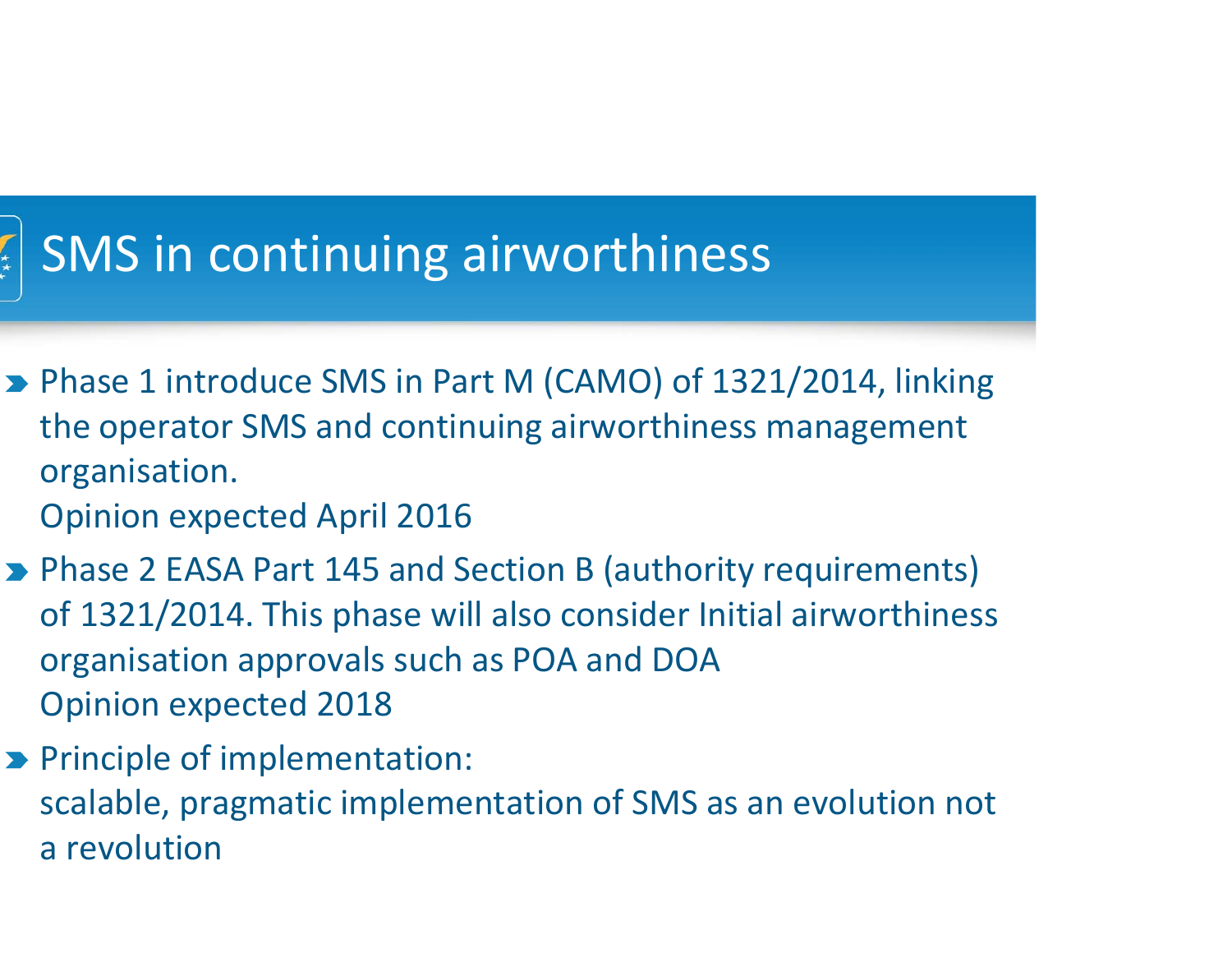

### EASA International outlook

- European Commision received the mandate to negotiate Bilateral Agreements with China and Japan this month.
- Working arrangements are discussed with UAE, Singapore, Saudi Arabia and others.